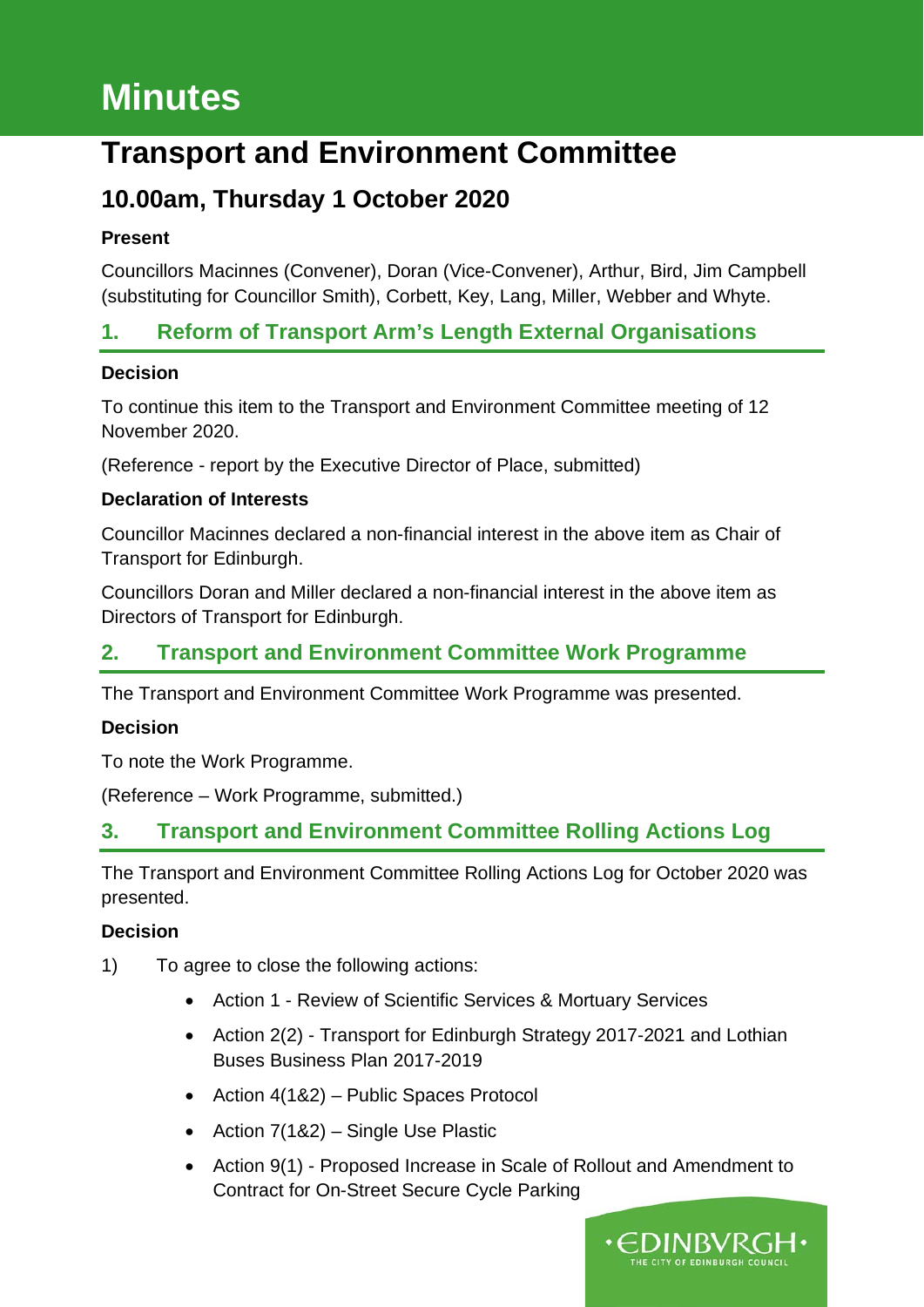- Action 18 Viewforth Bridge Update
- Action 19 Grounds Maintenance in the South West Locality
- Action 21 Emergency Motion by Councillor Burgess Waste and 2030 Climate Emergency
- Action 22 Review of Chargeable Garden Waste Service
- Action 23(1&3) Public Transport Priority Action Plan Update
- Action 24 Communal Bin Enhancement Update
- Action 25 The Edinburgh Parks Events Manifesto Update
- Action 28 Motion by Councillor Mowat Summertime Streets Programme
- Action 29(1, 2, 3) Transport and Environment Business Bulletin
- Action 30 Deposit Return Scheme (DRS) for Drinks Containers
- Action 32(1&2) Motion by Councillor Rae Greening the Fringe
- Action 33 – Transport and Environment Business Bulletin
- Action 34(1&4) Evaluation of the 20mph Speed Limit Roll Out
- Action 35(1&2) Household Waste Recycling Centres Update
- Action 36(1&2) Edinburgh's Low Emission Zones Update
- Action 37 Open Streets Programme Progress Report
- Action 38 Place Directorate Financial Monitoring 2019/20 Month Three Position
- Action 39 Roads Services Improvement Plan Update
- Action 41(1&2) Transport and Environment Committee Rolling Actions Log
- Action 42(1&2) Transport and Environment Business Bulletin
- Action 48 Communal Bin Enhancement Update
- Action 49(2) Waste and Cleansing Services Performance Update
- Action  $50(1, 2, 3)$  Summertime Streets Evaluation
- Action 52 Smarter Choices, Smarter Places 2020-21
- Action 53(1&2) Transport and Environment Business Bulletin
- 2) To otherwise note the outstanding actions.

(Reference – Rolling Actions Log, submitted.)

### **4. Transport and Environment Committee Business Bulletin**

The Transport and Environment Committee Business Bulletin for October 2020 was presented.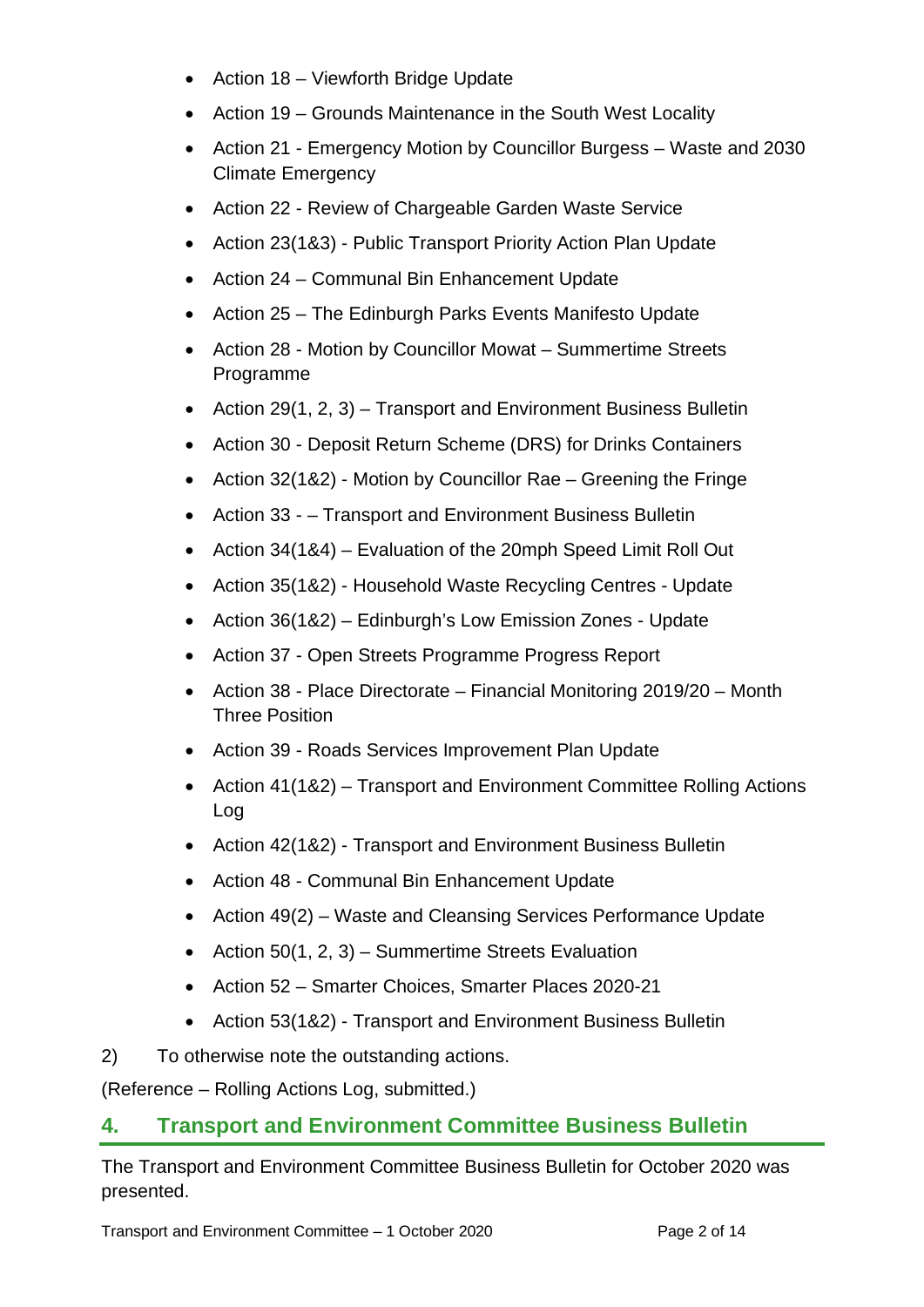#### **Decision**

- 1) To agree that a briefing note would be provided with a timeline setting out when taxi ranks would be refreshed.
- 2) To agree that officers would confirm if the Traffic Commissioner could look at commercial vehicles more widely with regard to the Low Emission Zone Scheme.
- 3) To otherwise note the Business Bulletin.

(Reference – Business Bulletin, submitted.)

#### **5. Spaces for People – East Craigs Low Traffic Neighbourhood**

#### **a) Deputation – Low Traffic Corstorphine**

A written deputation was presented on behalf of Low Traffic Corstorphine.

The deputation noted there was good evidence from other places in the UK and Europe that showed it was likely an Low Traffic Neighbourhood (LTN) would bring benefits to East Craigs and west Edinburgh. The deputation acknowledged there had been some opposition to this scheme but hoped Committee would support the trial.

#### **b) Deputation – Get Edinburgh Moving**

A written deputation was presented on behalf of Get Edinburgh Moving.

The deputation stated that the community remained firmly opposed to the introduction of the East Craigs LTN, especially under a Temporary Traffic Regulation Order (TTRO). The deputation requested that the Committee and council officials consider the points raised in the written deputation, and especially Counsel opinion (appended to the deputation) before considering whether it was appropriate to vote in favour of the revised plan at this time.

#### **c) Deputation – Corstorphine Community Council**

A written deputation was presented on behalf of Corstorphine Community Council.

The deputation stated that Corstorphine Community Council was entirely supportive of the health and safety rationale behind the 'Spaces for People' measures; recognised the intent behind Low Transport Neighbourhoods; continued to advocate for traffic management measures including combating parking and 'rat running' issues; and encouraged provision for cyclists and walkers. The deputation strongly advocated for an exacting Low Emission Zone (LEZ) for the whole City and not the two-tier LEZ that was currently proposed.

#### **d) Deputation – Drumbrae Community Council**

A written deputation was presented on behalf of Drumbrae Community Council.

The deputation sought to lay out their ongoing concerns in respect of the Low Traffic Neighbourhood proposals impacting the community council area.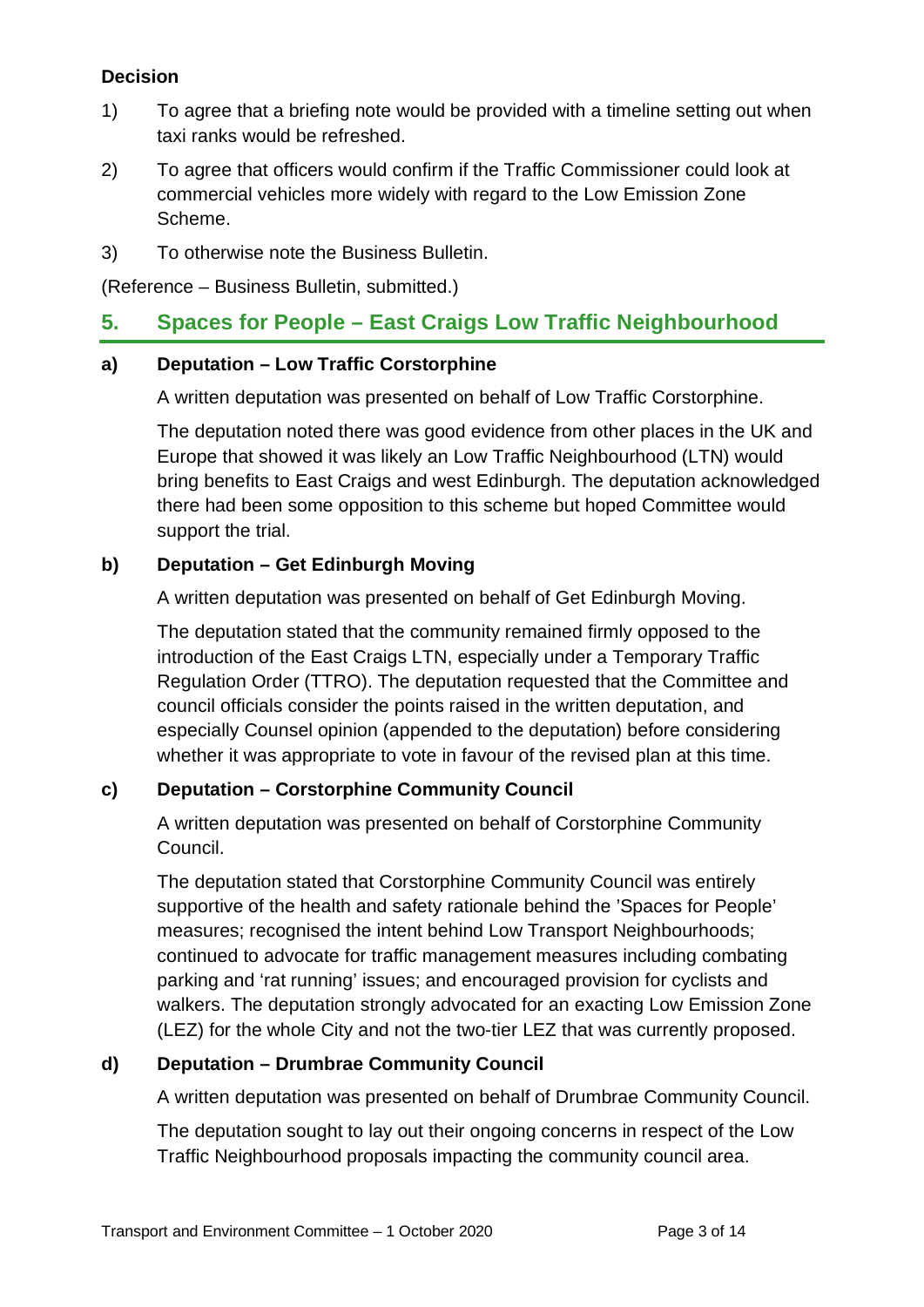The deputation also requested that Committee took stock of the ongoing community opposition to the proposals and halt the East Craigs LTN process in order to consult and engage.

#### **e) Ward Councillors**

In accordance with Standing Order 32.1, the Convener agreed to hear a presentation from Ward Councillor Aldridge in relation to the Spaces for People – East Craigs Low Traffic Neighbourhood report. Councillor Aldridge advised he was speaking on behalf of all three Ward Councillors. There were key elements that had come through the representations from local people. The first of those was the high number of people who regularly walked, cycled, or wheeled in the area who had asked that Committee withdrew the current revised proposals. Secondly, there were a number of people with disabilities or caring responsibilities who would be affected by the proposals. Thirdly, was the rich quality and volume of constructive, well considered suggestions for improving the community which had been proposed by residents. Councillor Aldridge stated there was a strong desire to participate and find solutions in the local community.

Councillor Aldridge was grateful new proposals had been brought forward but asked Committee to pause and consult before implementing the LTN in East Craigs.

#### **f) Report by the Executive Director of Place**

Approval was sought to introduce a temporary Low Traffic Neighbourhood (LTN) in East Craigs. The report set out further plans for temporary LTNs and a Quiet Route which were being developed as part of the Spaces for People programme.

#### **Motion**

- 1) To approve the introduction of a Low Traffic Neighbourhood (LTN) in East Craigs, as set out in the report and in Appendix 2 of the report.
- 2) To note the other LTN and Quiet Route proposals which were being developed would return to the Transport and Environment Committee for approval in the future.
- 3) To note that developing schemes would be informed by ongoing reviews and would take into account other interacting projects.
- 4) To welcome the changes made to the original East Craigs Low Traffic Neighbourhood proposals to better reflect local residents' concerns.
- 5) To recognise that Low Traffic Neighbourhoods could be a valuable component of a city-wide transport network, particularly for keeping through traffic away from primarily residential housing areas and facilities such as schools where improved safety conditions were desired. To request a widening of the proposed eastbound bus gate operational hours to 15.00 -18.30, as well as the proposed 07.30 - 09.30 morning time period, to better reflect school hours and reduce traffic volumes during these times.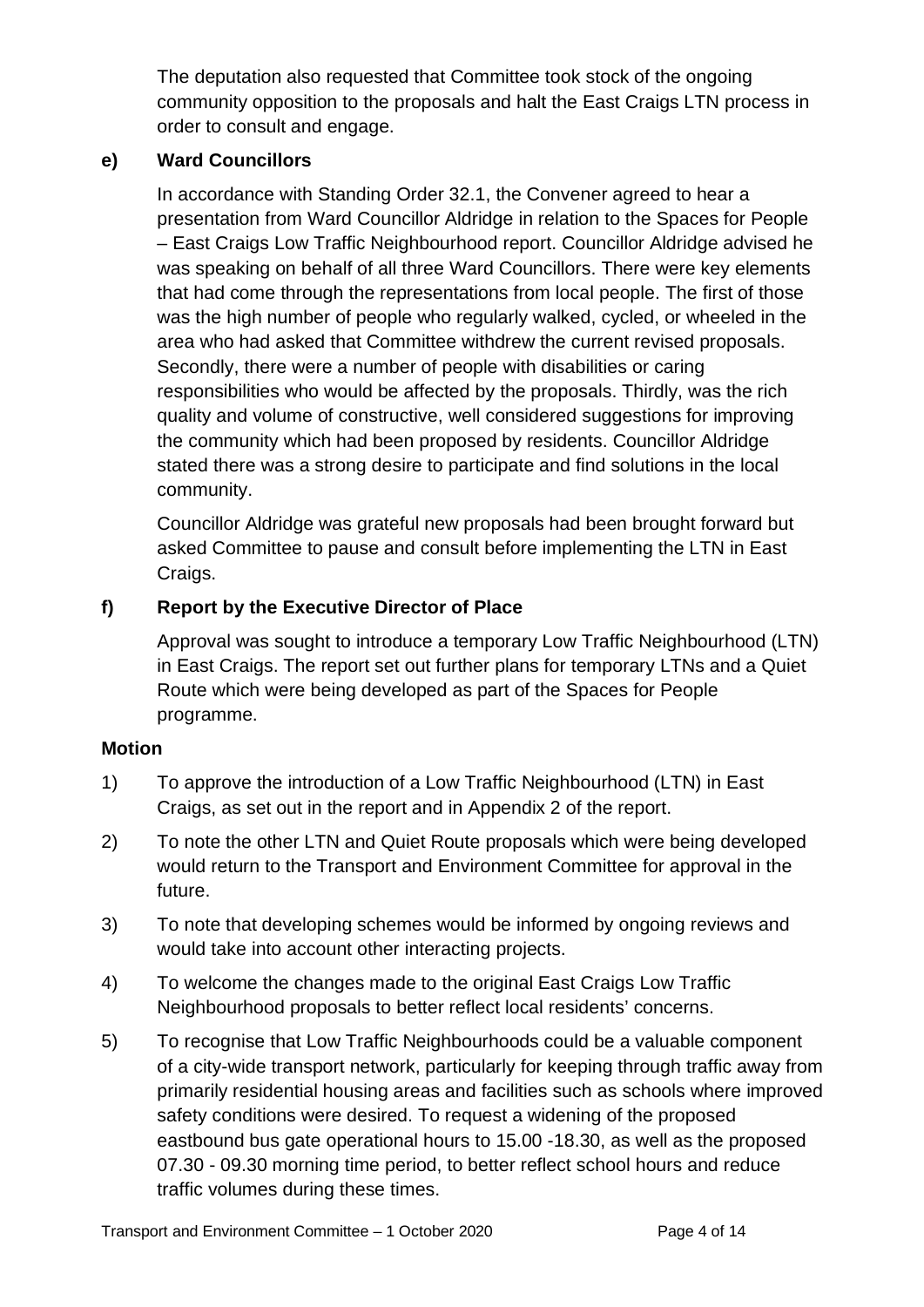- 6) To request further explanation, directly to Committee members and stakeholders, of possible traffic calming measures to be employed on Craigs Crescent and Craigs Avenue. To recognise that Spaces for People measures were many and varied and were therefore at different stages of implementation and monitoring.
- 7) To note the intention to bring some schemes back for review and information to the next Transport and Environment Committee and that this was expected, for different schemes, at each Transport and Environment Committee for the duration of the initiative.
- moved by Councillor Macinnes, seconded by Councillor Doran

#### **Amendment 1**

- 1) To recognise that revised proposals had been developed and were shown in Appendix 2 of the report.
- 2) To note that these indicated arbitrary alterations to the original plans.
- 3) To note that the local community and the residents living within the Low Traffic Neighbourhood (LTN) area continued to have many unanswered questions.
- 4) To note the overwhelming opposition to the scheme from those living within the LTN area and local stakeholders
- 5) To note that there was no reference within the West Edinburgh Link consultation documents of a Low Traffic Neighbourhood for East Craigs.
- 6) To note with concern that the West Edinburgh Link Consultation was being used as evidence of wide spread approval for this scheme.
- 7) To agree that the scheme should not be progressed unless or until a redesign was in place that gained local support and therefore requested a full, comprehensive consultation with the local community that would include:
	- a. road safety audits.
	- b. equalities impact assessments.

c. plans for significant improvements to current path network in East Craigs.

- d. prioritised the views of residents living within the proposed area.
- 8) To further agree that other LTN and Quiet Route proposals should be subject to the same level of public consultation before the final plans were brought to Committee for final decision.
- 9) To establish clarification of the power of the Council to establish LTNs under emergency arrangements.
- moved by Councillor Webber, seconded by Councillor Lang

#### **Amendment 2**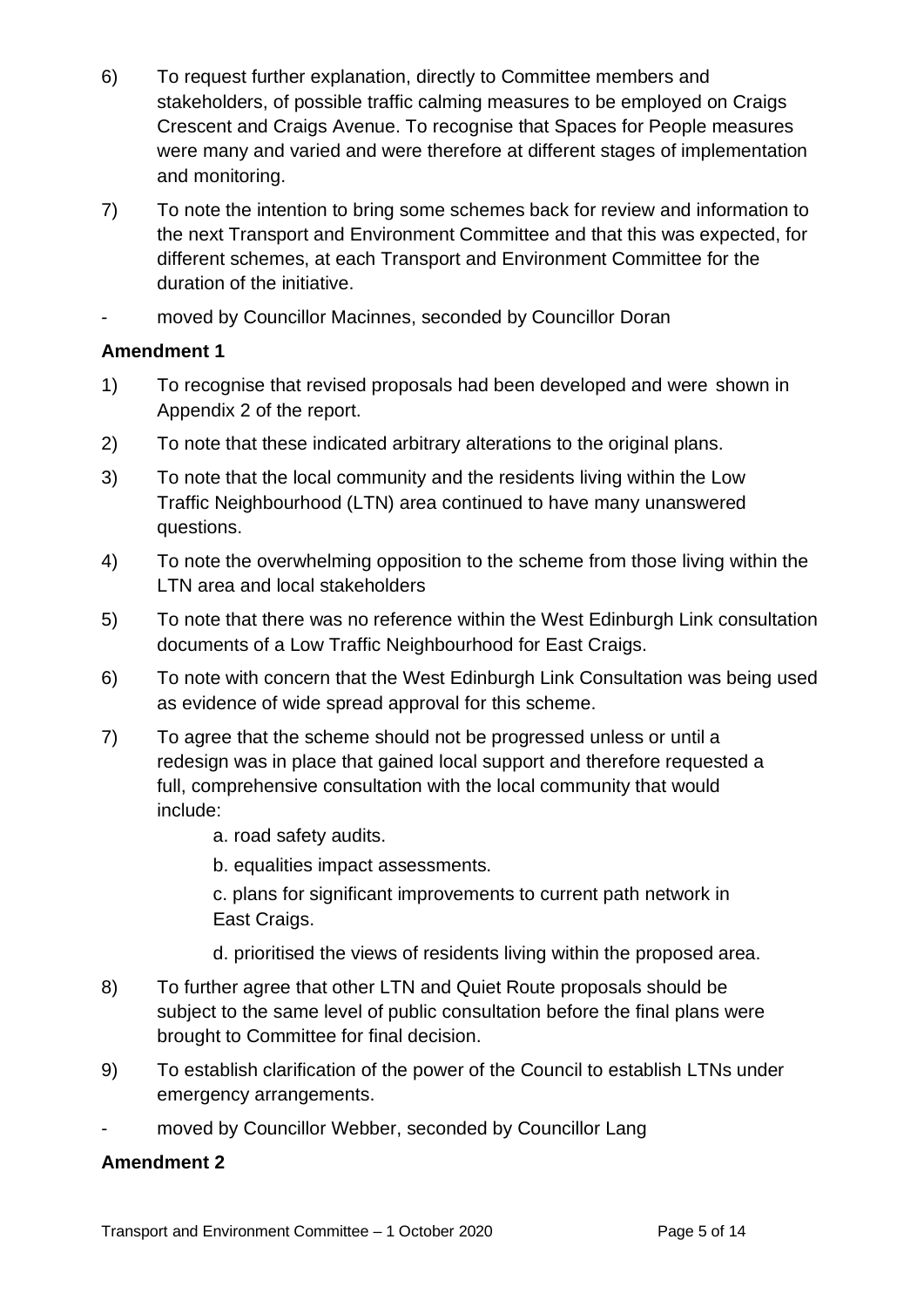- 1) To approve the introduction of a Low Traffic Neighbourhood (LTN) in East Craigs, as set out in the report and in Appendix 2 of the report.
- 2) To note the other LTN and Quiet Route proposals which were being developed would return to the Transport and Environment Committee for approval in the future.
- 3) To note that developing schemes would be informed by ongoing reviews and would take into account other interacting projects.
- 4) To welcome the changes made to the original East Craigs Low Traffic Neighbourhood proposals to better reflect local residents' concerns.
- 5) To recognise that Low Traffic Neighbourhoods could be a valuable component of a city-wide transport network, particularly for keeping through traffic away from primarily residential housing areas and facilities such as schools where improved safety conditions were desired. To request a widening of the proposed eastbound bus gate operational hours to 15.00 -18.30, as well as the proposed 07.30 - 09.30 morning time period, to better reflect school hours and reduce traffic volumes during these times.
- 6) To request further explanation, directly to Committee members and stakeholders, of possible traffic calming measures to be employed on Craigs Crescent and Craigs Avenue. To recognise that Spaces for People measures were many and varied and were therefore at different stages of implementation and monitoring.
- 7) To note the intention to bring some schemes back for review and information to the next Transport and Environment Committee and that this was expected, for different schemes, at each Transport and Environment Committee for the duration of the initiative.
- 8) To note the long-established benefit of permanent LTN measures which had protected the Bughtlin neighbourhood from through traffic from Maybury Road.
- 9) To instruct measurements to be conducted on the A8, A902 and B701 and the junctions of these roads, and the streets within the LTN throughout the temporary period to enable analysis and identification of possible effects including congestion, volume, evaporation and modal shift.
- moved by Councillor Miller, seconded by Councillor Corbett

In accordance with Standing Order 22(12), Amendment 2 was accepted as an addendum to the motion.

#### **Voting**

For the motion (as adjusted) - 7 votes

For amendment The Contract Contract Contract Automobile Automatic Automobile Automatic Automatic Automatic Automatic Automatic Automatic Automatic Automatic Automatic Automatic Automatic Automatic Automatic Automatic Autom

(For the motion (as adjusted): Councillors Arthur, Bird, Corbett, Doran, Key, Macinnes and Miller.

For the amendment: Councillors Jim Campbell, Lang, Webber and Whyte.)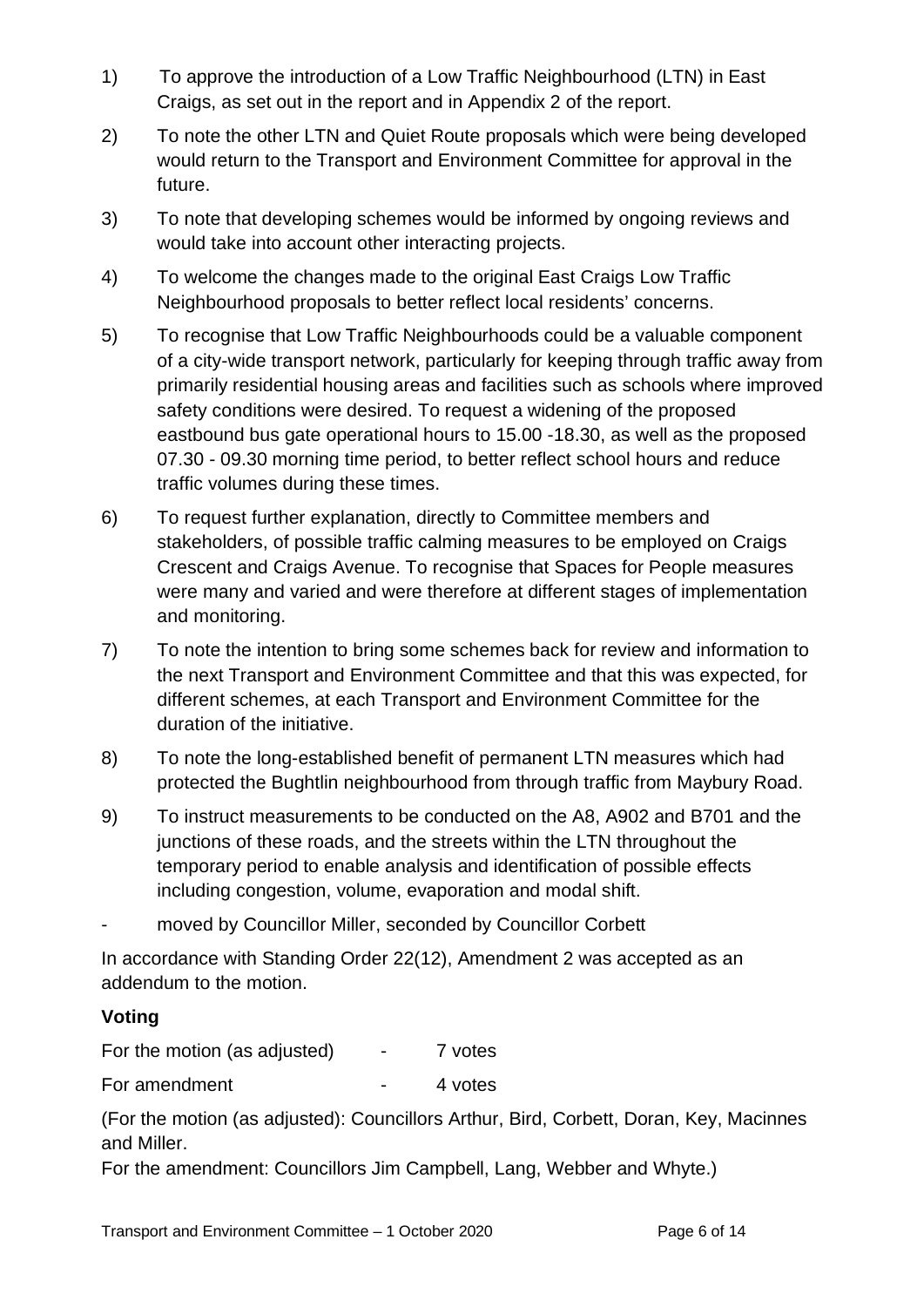#### **Decision**

To approve the following adjusted motion by Councillor Macinnes:

- 1) To approve the introduction of a Low Traffic Neighbourhood (LTN) in East Craigs, as set out in the report and in Appendix 2 of the report.
- 2) To note the other LTN and Quiet Route proposals which were being developed would return to the Transport and Environment Committee for approval in the future.
- 3) To note that developing schemes would be informed by ongoing reviews and would take into account other interacting projects.
- 4) To welcome the changes made to the original East Craigs Low Traffic Neighbourhood proposals to better reflect local residents' concerns.
- 5) To recognise that Low Traffic Neighbourhoods could be a valuable component of a city-wide transport network, particularly for keeping through traffic away from primarily residential housing areas and facilities such as schools where improved safety conditions were desired. To request a widening of the proposed eastbound bus gate operational hours to 15.00 -18.30, as well as the proposed 07.30 - 09.30 morning time period, to better reflect school hours and reduce traffic volumes during these times.
- 6) To request further explanation, directly to Committee members and stakeholders, of possible traffic calming measures to be employed on Craigs Crescent and Craigs Avenue. To recognise that Spaces for People measures were many and varied and were therefore at different stages of implementation and monitoring.
- 7) To note the intention to bring some schemes back for review and information to the next Transport and Environment Committee and that this was expected, for different schemes, at each Transport and Environment Committee for the duration of the initiative.
- 8) To note the long-established benefit of permanent LTN measures which had protected the Bughtlin neighbourhood from through traffic from Maybury Road.
- 9) To instruct measurement to be conducted on A8, A902 and B701 and the junctions of these roads, and the streets within the LTN throughout the temporary period to enable analysis and identification of possible effects including congestion, volume, evaporation and modal shift.

In accordance with Standing Order 30.1, the decision was referred to Council for approval.

(References – Policy and Sustainability Committee on 20 August 2020 (item 14); report by the Executive Director of Place, submitted)

#### **Declaration of Interests**

Councillor Whyte declared a non-financial interest in the above item as a resident near the proposed Low Traffic Neighbourhood Network.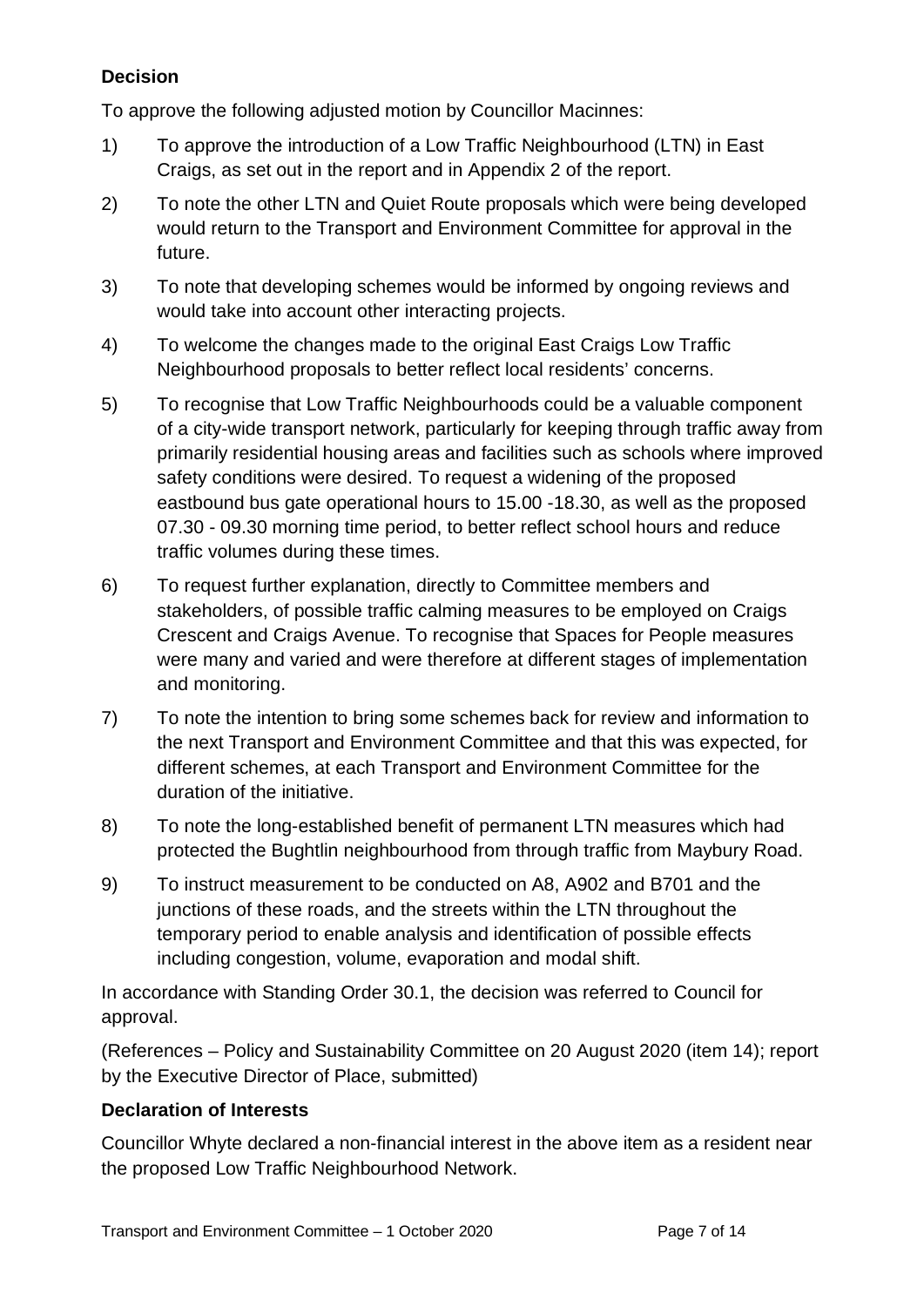## **6. West Edinburgh Link - Gogarloch and South Gyle Proposed Residents' Priority Parking Area**

The West Edinburgh Link (WEL) project aimed to transform the quality of cycling, walking, public spaces and accessibility for all within and around one of Scotland's key business parks in the west of Edinburgh. Approval was sought for the introduction of a residents' Priority Parking Area in Gogarloch and South Gyle to complement the above changes.

#### **Motion**

- 1) To note that the Executive Director of Place had given approval under Delegated Authority to commence the statutory procedures to make the necessary Traffic Regulation Order and Redetermination Order for most of the changes proposed as part of the West Edinburgh Link project, as described in the report.
- 2) To approve commencing the legal process to introduce a residents' Priority Parking Area in the Gogarloch and South Gyle area.
- 3) To approve setting permit charges as detailed in Appendix 1 of the report.

- moved by Councillor Macinnes, seconded by Councillor Doran

#### **Amendment**

- 1) To note that the Executive Director of Place had given approval under Delegated Authority to commence the statutory procedures to make the necessary Traffic Regulation Order and Redetermination Order for the changes proposed as part of the West Edinburgh Link project.
- 2) To note the title of the report presented today and to therefore exclude

a. the removal of one of the southbound traffic lanes on Wester Hailes Road.

- b. changes to parking restrictions along Harvesters Way.
- 3) To approve commencing the legal process to introduce a residents Priority Parking Area in Gogarloch and South Gyle area.
- 4) To recommend further work to permit changes as detailed in Appendix 1 of the report be undertaken in respect of the proposed residents' Priority Parking Area timings of 1000–1130 on Mondays to Fridays based on significant opposition within resident feedback.

- moved by Councillor Webber, seconded by Councillor Whyte

#### **Voting**

| For the motion |  | 7 votes |
|----------------|--|---------|
|----------------|--|---------|

For amendment - 4 votes

(For the motion: Councillors Arthur, Bird, Corbett, Doran, Key, Macinnes and Miller. For the amendment: Councillors Jim Campbell, Lang, Webber and Whyte.)

#### **Decision**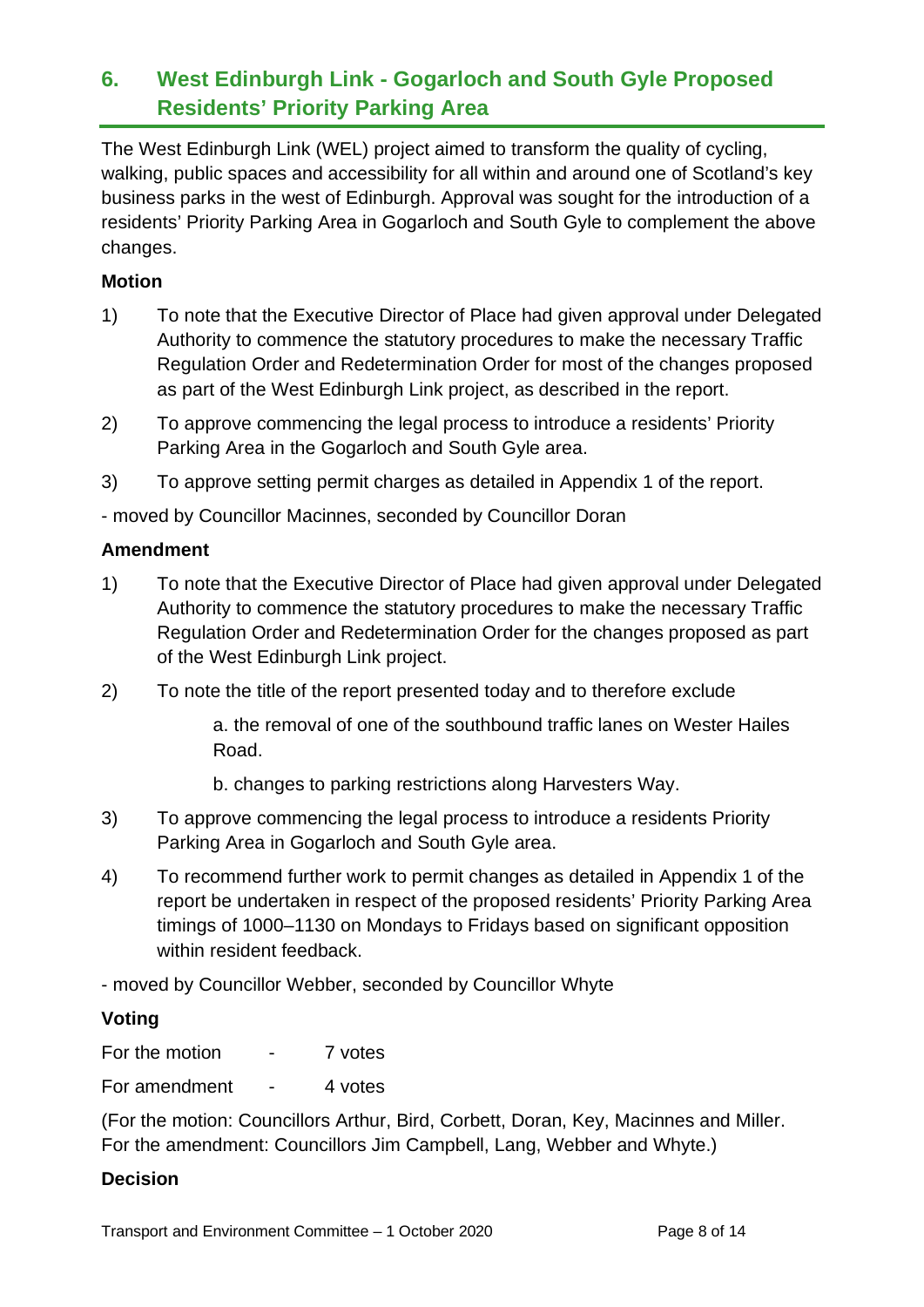To approve the motion by Councillor Macinnes.

(References – Transport and Environment Committee on 17 May 2018 (item 8); report by the Executive Director of Place, submitted)

#### **Declaration of Interests**

Councillor Webber declared a non-financial interest in the above item as a Board Member of Wester Hailes Land and Property Development Company Limited.

## **7. Bus Priority Rapid Development Fund**

Details were provided of the early actions taken by the Council using the Bus Priority Rapid Development (BPRD) fund to support the efficient operation of the city's bus network on a local and regional level working very closely with local bus operators and other local and regional authorities**.** Details were also provided on the proposed changes to the processes for consulting upon, and advertising, traffic and other orders promoted by the Council to support delivery of the BPRD programme

#### **Motion**

- 1) To recognise the changes which COVID-19 had made to people's everyday lives and that many of the changes would remain in place for the foreseeable future.
- 2) To recognise the importance of public transportation to the development of plans for the city to adapt and renew in response to COVID 19 and note that schemes which enabled people to be physically distant and safe when using public transport in the city would be central to this response.
- 3) To note that the Scottish Government had announced a national Bus Priority Rapid Development (BPRD) fund for local authorities with the key aim of targeting areas which were likely to suffer congestion, once COVID-19 restrictions were lifted and to implement temporary bus priority measures, to improve bus journey times and make services more reliable.
- 4) To note that following a successful application to the BPRD fund from the City of Edinburgh Council on behalf of neighbouring City Deal local authorities, the Scottish Government had allocated £1,203,120 to support the delivery of local bus priority schemes across the region.
- 5) To note the criteria used to identify temporary bus priority infrastructure schemes (as set out in Appendix 1 of the report) and note the intention to continue to discuss approaches and policies with Transport Scotland and local bus operators.
- 6) To agree that following notification to local ward Councillors on specific schemes, to delegate authority to the Chief Executive in consultation with the Leader and Depute Leader of the Council, to implement temporary schemes based on the criteria approved at 1.1.5 and note that these would be reported to Transport and Environment Committee regularly.
- 7) To approve the measures detailed in Appendix 2 of the report on how traffic orders would be communicated to stakeholders during the ongoing COVID19 lockdown.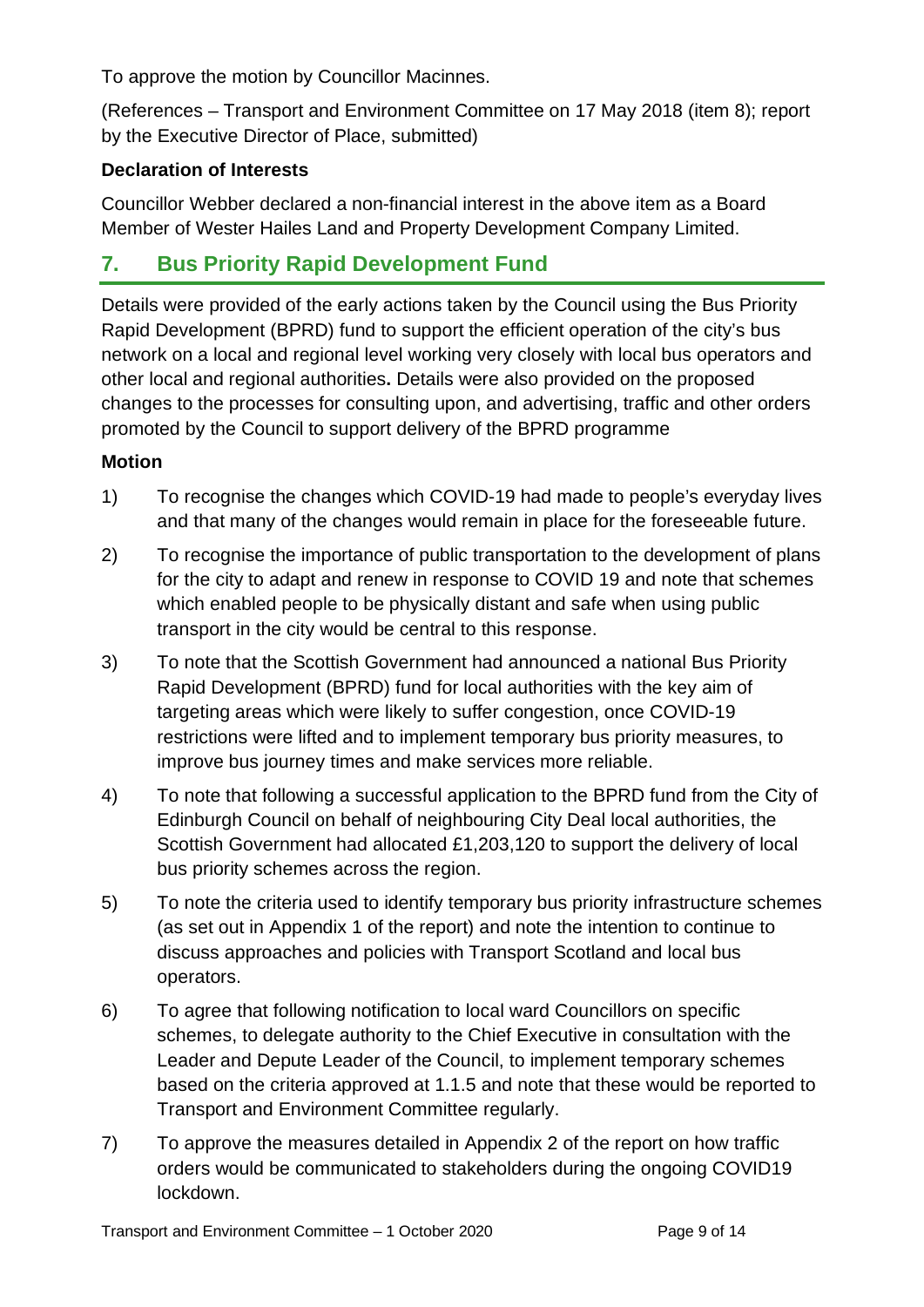- moved by Councillor Macinnes, seconded by Councillor Doran

#### **Amendment**

- 1) To recognise the changes which COVID-19 had made to people's everyday lives and that many of the changes would remain in place for the foreseeable future.
- 2) To recognise the importance of public transportation to the development of plans for the city to adapt and renew in response to COVID 19 and note that schemes which enabled people to be physically distant and safe when using public transport in the city would be central to this response.
- 3) To note that the Scottish Government had announced a national Bus Priority Rapid Development (BPRD) fund for local authorities with the key aim of targeting areas which were likely to suffer congestion, once COVID-19 restrictions were lifted and to implement temporary bus priority measures, to improve bus journey times and make services more reliable.
- 4) To note that following a successful application to the BPRD fund from the City of Edinburgh Council on behalf of neighbouring City Deal local authorities, the Scottish Government had allocated £1,203,120 to support the delivery of local bus priority schemes across the region.
- 5) To note the criteria used to identify temporary bus priority infrastructure schemes (as set out in Appendix 1 of the report) and note the intention to continue to discuss approaches and policies with Transport Scotland and local bus operators.
- 6) To agree that notification would be made to local ward Councillors and local stakeholder groups to permit a short period of consultation that would validate and identify any immediate and or significant issues.
- 7) To agree that should any issue identified or raised during the short period of consultation be determined as being of significant public concern, objections raised by 50% or more of the local ward councillors or having political or controversial consequences, then the temporary scheme should be referred to the appropriate Executive Committee (Transport and Environment or Policy and Sustainability as dates permitted) to expedite and permit elected member scrutiny prior to approval.
- 8) Thereafter delegated authority to the Executive Director of Place to implement the temporary schemes and notes that these would be reported to Transport and Environment Committee on a 2-cycle basis to permit further scrutiny, review, improvement and revision.

Renumbers 1.1.7 as 1.1.9

- moved by Councillor Weber, seconded by Councillor Jim Campbell

#### **Voting**

| For the motion | $\blacksquare$ | 7 votes |
|----------------|----------------|---------|
| For amendment  | $\blacksquare$ | 4 votes |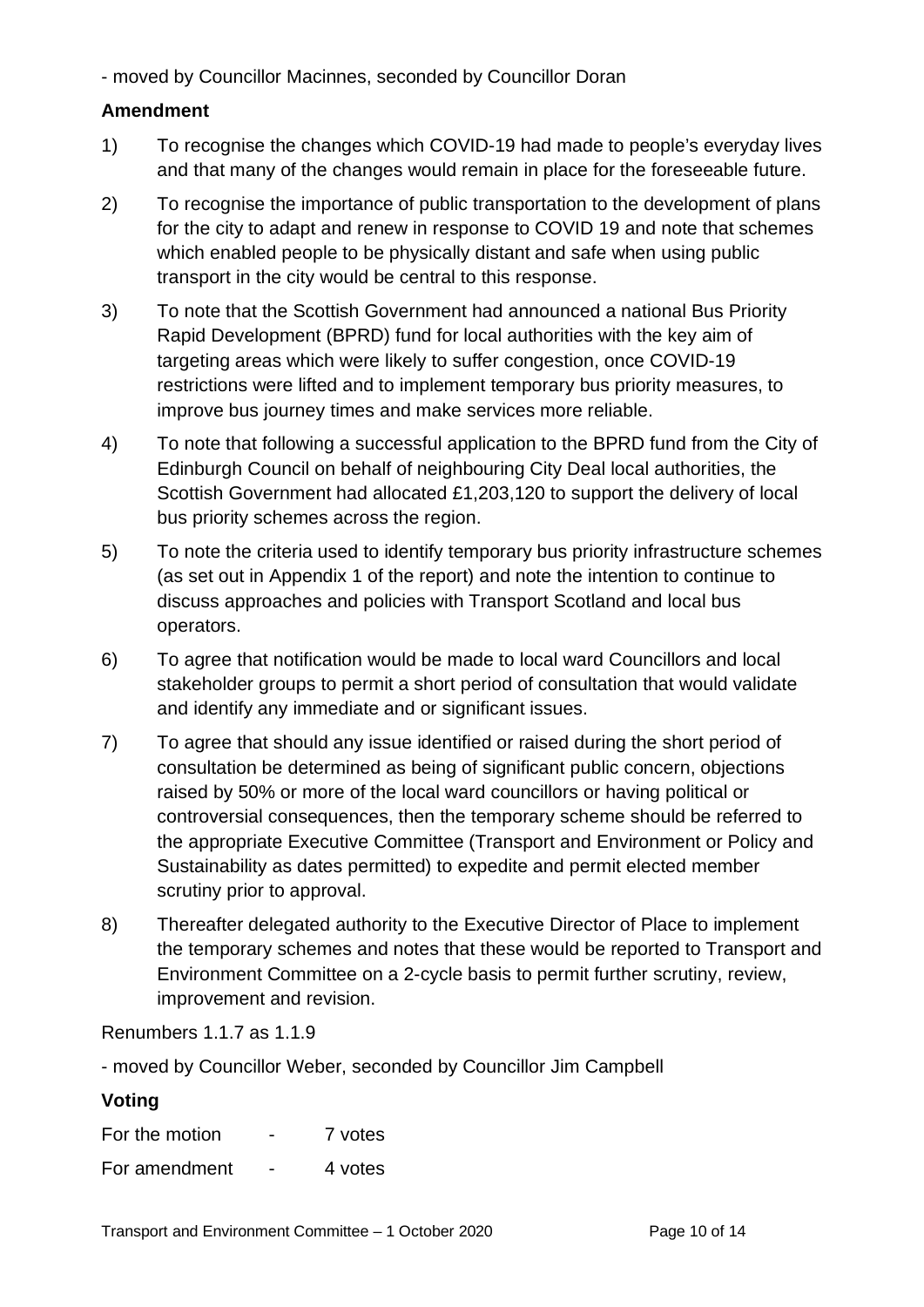(For the motion: Councillors Arthur, Bird, Corbett, Doran, Key, Macinnes and Miller. For the amendment: Councillors Jim Campbell, Lang, Webber and Whyte.)

#### **Decision**

To approve the motion by Councillor Macinnes.

(Reference - report by the Executive Director of Place, submitted)

#### **Declaration of Interests**

Councillor Macinnes declared a non-financial interest in the above item as Chair of Transport for Edinburgh.

Councillors Doran and Miller declared a non-financial interest in the above item as Directors of Transport for Edinburgh.

## **8. City Mobility Plan – Public Consultation and Engagement Key Messages and Next Steps**

Details were provided on the analysis and consideration of the feedback submitted on the proposals and policies set out in the City Mobility Plan (CMP) – Draft for Consultation.

#### **Decision**

- 1) To note that engagement with stakeholders and the public during January to April 2020 (one month additional to that approved by the Transport and Environment Committee) on the emerging City Mobility Plan (CMP) had resulted in some 1,800 representations to the 'City Mobility Plan – Draft for Consultation', including comments made in drop in sessions, meetings and workshops.
- 2) To note the consultation responses.
- 3) To agree that consideration of the responses to the consultation and a finalised Plan be brought back to Committee early next year.

(References – Transport and Environment Committee on 16 January 2020 (item 1); report by the Executive Director of Place, submitted)

## **9. Roads and Transport Infrastructure Improvement Plan**

Details were provided on progress that had been made in delivering the outstanding actions contained within the Roads Improvement Plan. An update was also provided on implementation of the new organisational structure. Details were also provided on the new actions, within the new Roads and Transport Infrastructure Improvement Plan, that had been developed in conjunction with the implementation of the new organisational structure.

#### **Decision**

- 1) To note the contents of the report and the positive progress made to date.
- 2) To note the significant progress on completing the majority of the Roads Improvement Plan actions as detailed in Appendix 1 of the report.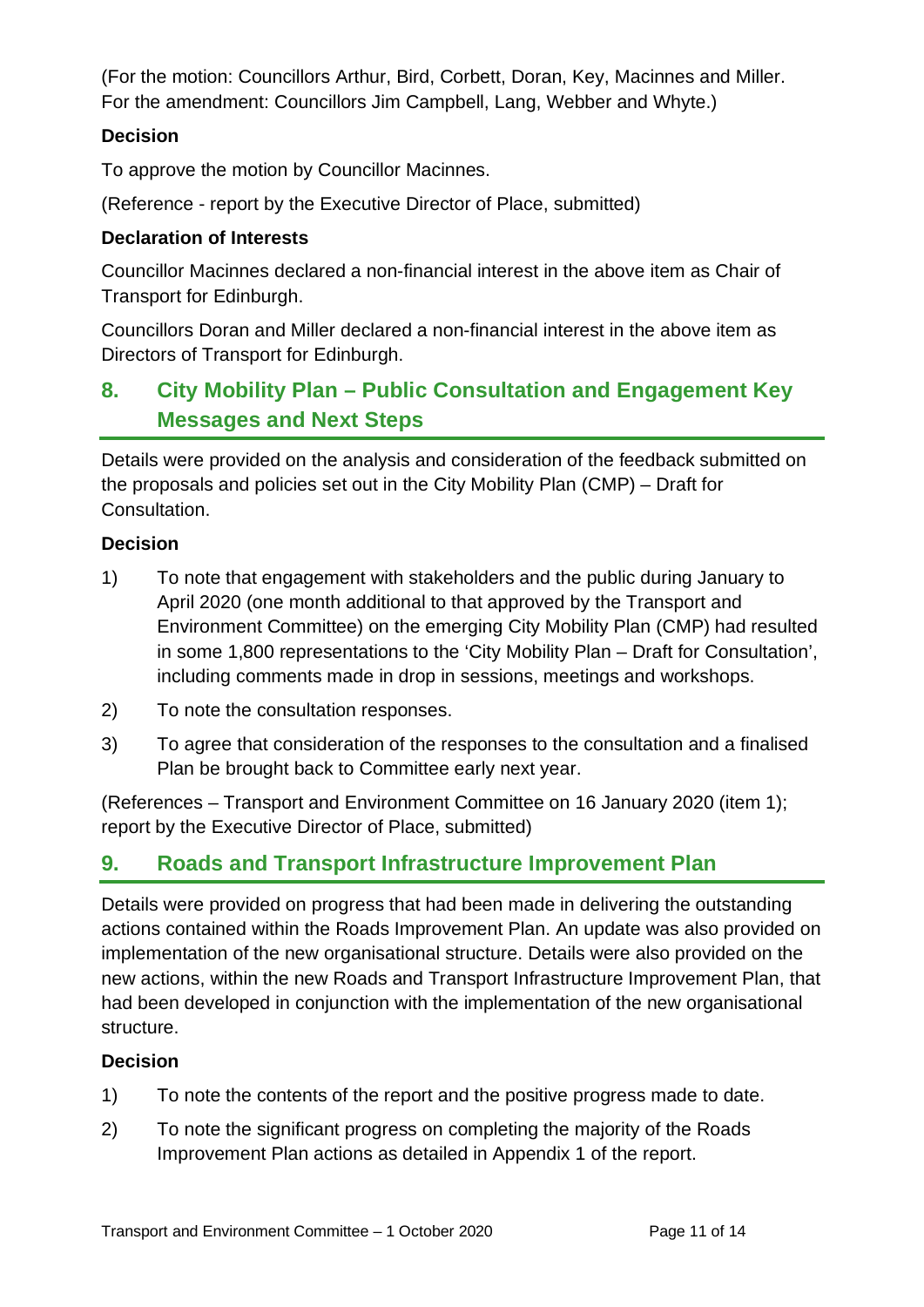- 3) To agree the new Roads and Transport Infrastructure Improvement Plan as detailed in Appendix 4 of the report.
- 4) To note that the new Network Management and Enforcement Services Improvement Plan would be submitted to the Transport and Environment Committee for approval at a future meeting.
- 5) To agree that individual briefings would be offered to Committee on the Roads and Transport Organisational Structure.

(Reference – report by the Executive Director of Place, submitted)

## **10. Revenue Monitoring Update – 2019/2020 Provisional out-turn and 2020/2021 Month three position**

The Committee considered a report which set out the provisional out-turn for the 2019/2020 financial year and the projected month three revenue monitoring position for Place Directorate. This was based on the unaudited annual accounts for 2019/2020 in respect of the provisional out-turn and for the month three forecast, an analysis of actual expenditure and income to the end of June 2020 with expenditure and income projections for the remainder of the 2020/2021 financial year.

#### **Decision**

- 1) To note that the overall Place provisional revenue out-turn for 2019/2020 was a £6.996m overspend including costs attributable to Covid-19 and £5.345m when Covid-19 net costs were excluded. Services within the remit of the Committee delivered provisional out-turn overspends in 2019/2020 of £3.876m excluding Covid-19 impacts.
- 2) To note that the overall Place revenue budget month three position for the 2020/2021 financial year was a projected £3.020m overspend (excluding Covid19 impact). Services within the remit of the Committee were forecasting an overspend of £0.95m (excluding Covid-19 impact), which represented the 2020/2021 savings delivery risk.
- 3) To note that General Fund Covid-19 costs of c. £29m in addition to pressures set out at 1.1.2 had been forecast for the overall Place Directorate at month three with circa £18m relating to services within the remit of the Committee.
- 4) To note that the Executive Director of Place was taking measures to reduce budget pressures and progress would be reported to Committee at agreed frequencies.

(References – Finance and Resources Committee on 27 August 2020 (item 3); report by the Executive Director of Place, submitted)

## **11. Motion by Councillor Lang - Spaces for People Online Consultation**

The following motion by Councillor Kevin Lang was submitted in terms of Standing Order 16:

"Committee:

Transport and Environment Committee – 1 October 2020 Page 12 of 14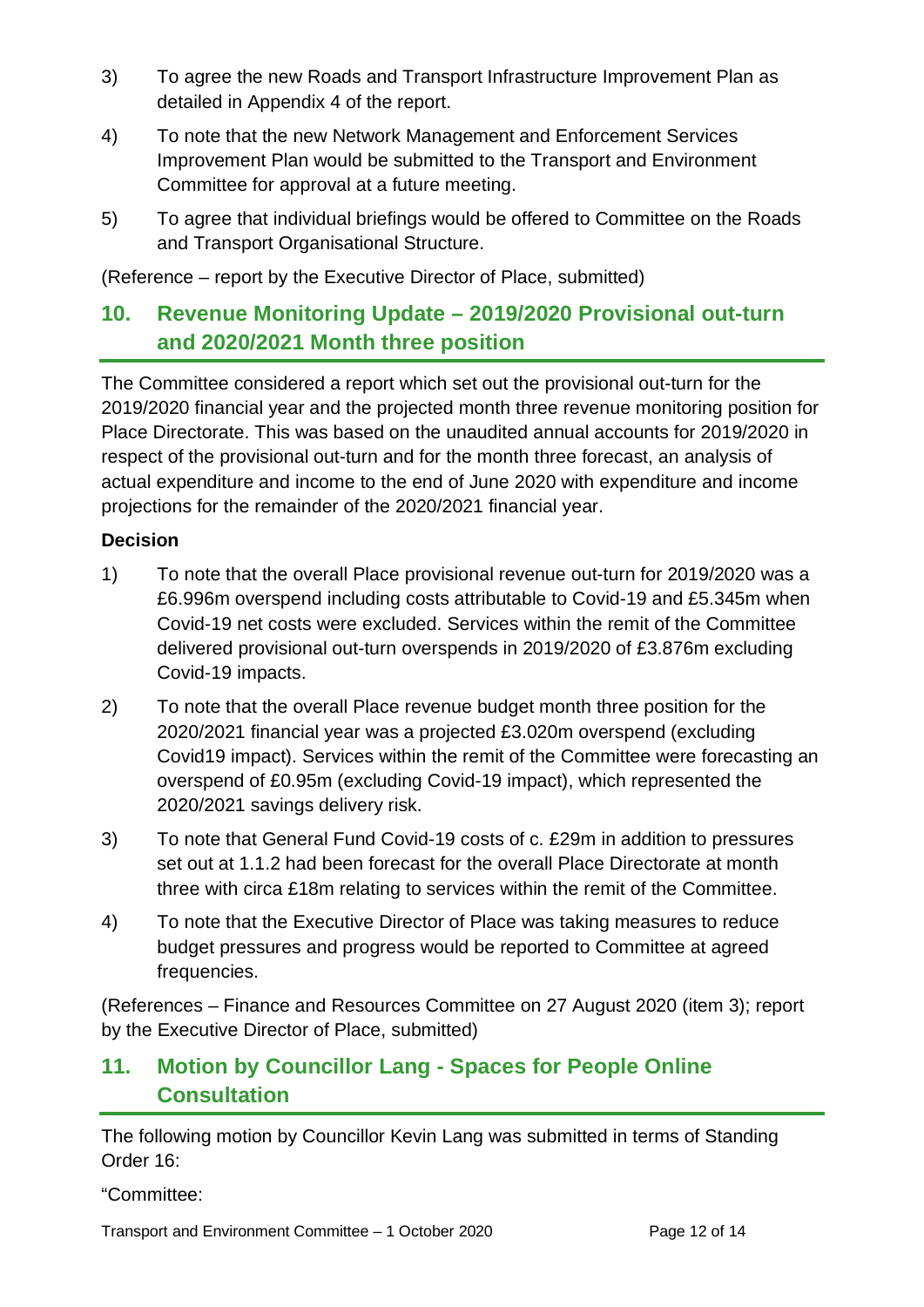- 1) Notes that the Council, in conjunction with Sustrans, launched the online Commonplace tool on 29 May for people to share suggestions for creating safer spaces for walking, cycling and wheeling safely; and that the portal closed to comments on 29 June.
- 2) Expresses its thanks to all those who submitted over 4,000 comments through this process, and believes this level of feedback places an important responsibility on the Council to explain what action has been taken in response to comments received.
- 3) Notes that, at the Policy & Sustainability Committee of 20 August, officers confirmed the analysis of the public comments was "nearing conclusion".
- 4) Is concerned that, four months on from the launch of the portal, there has been no detailed report to councillors on the conclusions drawn or projects being progressed as a direct result of this consultation exercise.
- 5) Seeks a report at the November 2020 meeting of the Transport and Environment Committee, providing the analysis of the feedback received and a definitive list of projects which have been implemented or are proposed to be taken forward through the Spaces for People process as a result of the comments received.
- 6) Agrees the report should highlight suggestions which received significant support but did not fit the criteria for Spaces for People, and what options exist to progress these ideas through other active travel project streams."

#### **Motion**

To approve the following adjusted motion by Councillor Lang:

- 1) Notes that the Council, in conjunction with Sustrans, launched the online Commonplace tool on 29 May for people to share suggestions for creating safer spaces for walking, cycling and wheeling safely; and that the portal closed to comments on 29 June.
- 2) Expresses its thanks to all those who submitted over 4,000 comments through this process, and believes this level of feedback places an important responsibility on the Council to explain what action has been taken in response to comments received.
- 3) Notes that, at the Policy & Sustainability Committee of 20 August, officers confirmed the analysis of the public comments was "nearing conclusion".
- 4) Is concerned that, four months on from the launch of the portal, there has been no detailed report to councillors on the conclusions drawn or projects being progressed as a direct result of this consultation exercise.
- 5) Notes that there is an intention to bring a report to the November 2020 meeting of the Transport and Environment Committee detailing the analysis of the feedback received and providing a list of those current and proposed schemes which reflect that feedback. Recognises that the feedback will remain relevant to development or refinement of schemes as the Spaces for People initiative progresses